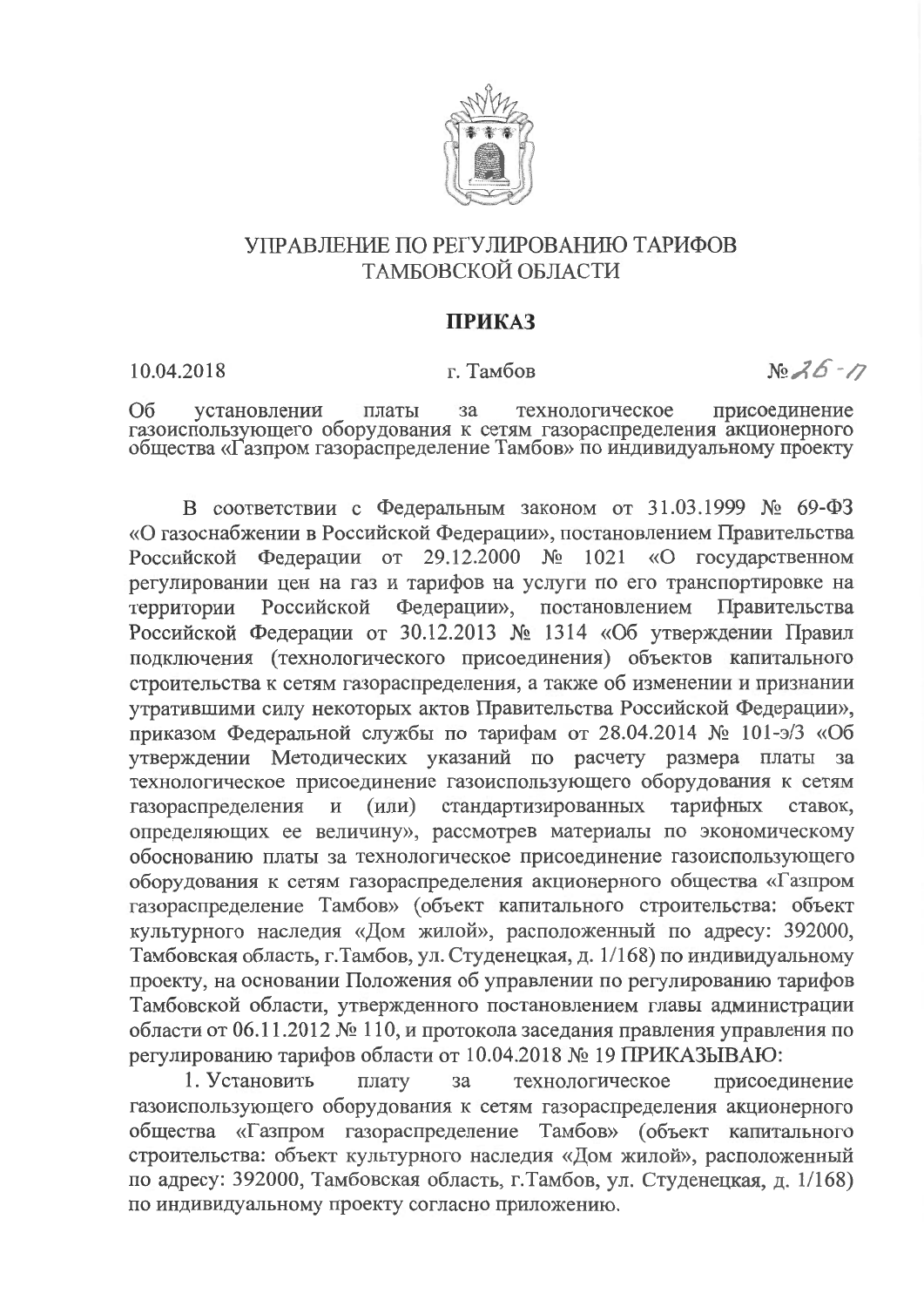2. Направить настоящий приказ для официального опубликования на «Официальном интернет-портале правовой информации» (www.pravo.gov.ru), на сайте сетевого издания «Тамбовская жизнь» (www.tamlife.ru) и в газете «Тамбовская жизнь».

3. Настоящий приказ вступает в силу в установленном порядке.

И.о. начальника управления по регулированию<br>тарифов Тамбовской области

Н.П.Теплякова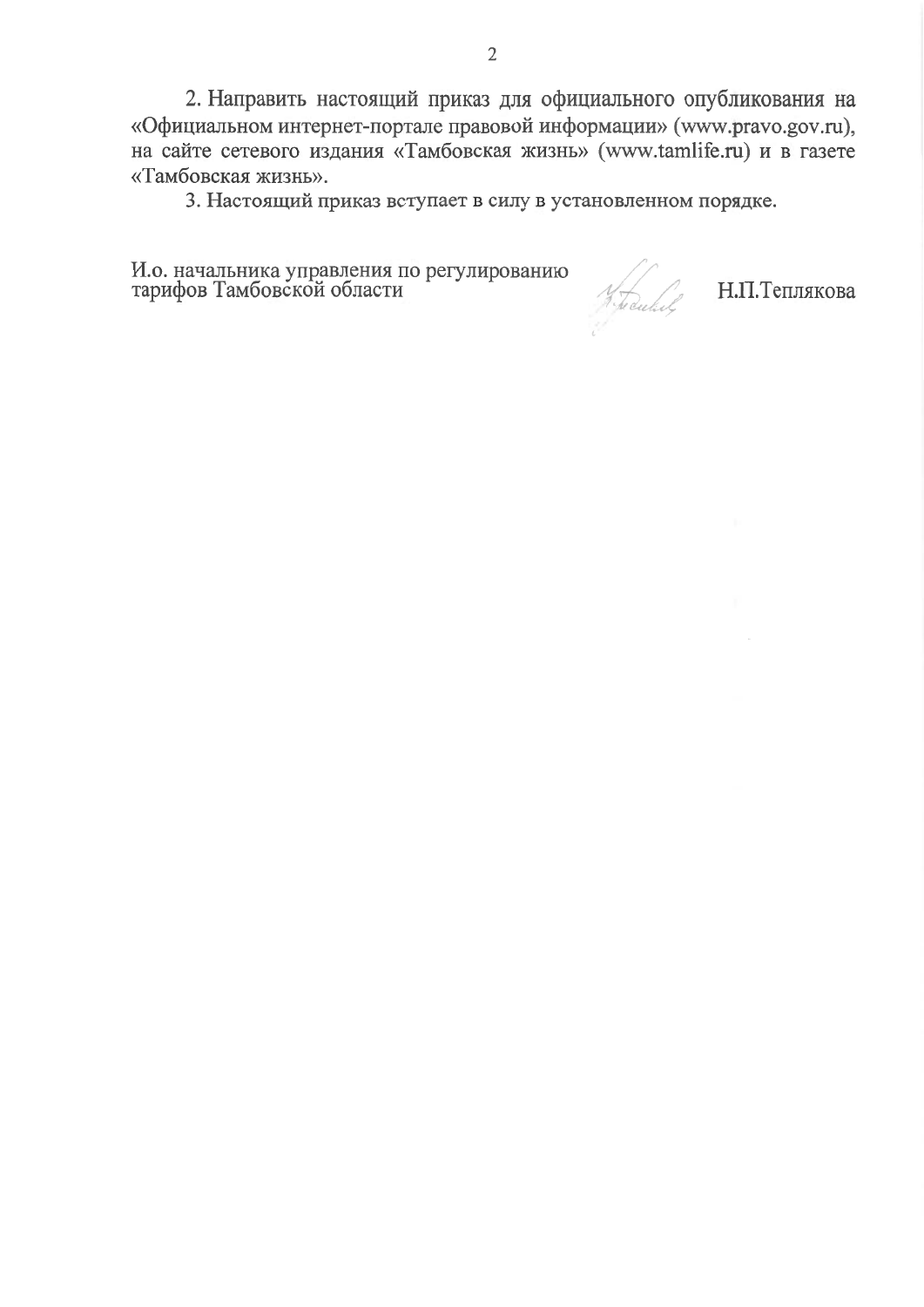## **ПРИЛОЖЕНИЕ**

## к приказу управления по регулированию тарифов Тамбовской области от 10.04.2018 № 26 /7

Плата за технологическое присоединение газоиспользующего оборудования к сетям газораспределения акционерного общества «Газпром газораспределение Тамбов» (объект капитального строительства: объект культурного наследия «Дом жилой», расположенный по адресу: 392000, Тамбовская область, г. Тамбов, ул. Студенецкая, д. 1/168) по индивидуальному проекту

|               |                                                                                                                                                                                                                    | Планируемые    |
|---------------|--------------------------------------------------------------------------------------------------------------------------------------------------------------------------------------------------------------------|----------------|
| $N_2 \pi/\pi$ | Показатели                                                                                                                                                                                                         | расходы,       |
|               |                                                                                                                                                                                                                    | тыс.руб.       |
| $\mathbf{1}$  | $\overline{2}$                                                                                                                                                                                                     | 3              |
| $\mathbf{1}$  | Расходы на разработку проектной документации                                                                                                                                                                       | 289,64         |
| $\mathbf{2}$  | Расходы на выполнение технических условий, в том<br>числе:                                                                                                                                                         | 810,74         |
| 2.1           | (реконструкция)<br>Строительство<br>стальных<br>газопроводов                                                                                                                                                       | 0              |
| 2.2           | Строительство<br>(реконструкция) полиэтиленовых<br>газопроводов                                                                                                                                                    | 810,74         |
| 2.2.1         | 109 мм и менее                                                                                                                                                                                                     | 810,74         |
| 2.2.2         | 110-159 MM                                                                                                                                                                                                         | 0              |
| 2.2.3         | 160-224 мм                                                                                                                                                                                                         | $\overline{0}$ |
| 2.2.4         | 225-314 мм                                                                                                                                                                                                         | $\mathbf{0}$   |
| 2.2.5         | 315-399 мм                                                                                                                                                                                                         | $\mathbf{0}$   |
| 2.2.6         | 400 мм и выше                                                                                                                                                                                                      | $\theta$       |
| 2.3           | Строительство (реконструкция) газорегуляторных<br>пунктов                                                                                                                                                          | $\mathbf{0}$   |
| 2.4           | Строительство (реконструкция) станций катодной<br>защиты                                                                                                                                                           | $\mathbf{0}$   |
| 2.5           | Расходы на ликвидацию дефицита пропускной<br>способности<br>сетей<br>существующих<br>газораспределения                                                                                                             | $\theta$       |
| 3             | Расходы, связанные с проверкой<br>выполнения<br>Заявителем технических условий                                                                                                                                     | 1,88           |
| 4             | Расходы, связанные с осуществлением<br>фактического<br>подключения (технологического<br>объектов<br>присоединения)<br>капитального<br>строительства Заявителя к сети газораспределения и<br>проведением пуска газа | 4,31           |
| 5             | Эффективная ставка налога на прибыль                                                                                                                                                                               | 20%            |